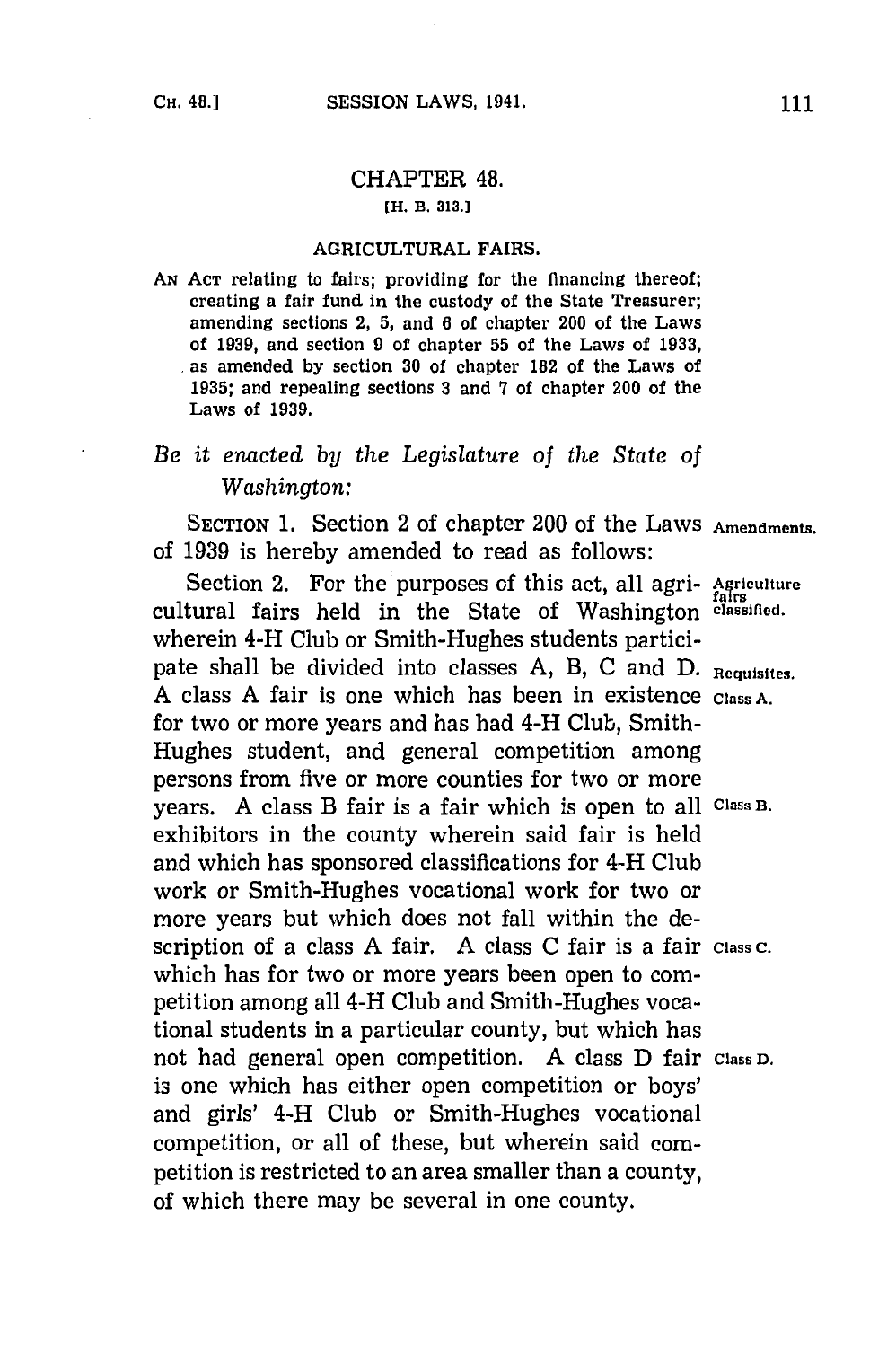**Amendments. SEC.** 2. Section **5** of chapter 200 of the Laws of **1939** is hereby amended to read as follows:

**Yakima** *fair* Section **5.** Yakima is hereby designated as a site **class A.** for an annual state 4-H Club fair, and said state 4-H fair shall be designated and shall participate in this act as a class **A** fair.

**Amendments. SEC. 3.** Section **6** of chapter 200 of the Laws of **1939** is hereby amended to read as follows:

**Purpose.** Section **6.** For the purpose of encouraging 4-H Club and Smith-Hughes work at county and community fairs and other fairs where such competition is permitted, provision is hereby made that the **Trustees may** board of trustees of any agricultural fair, which **assistance** offers prizes for the products and articles displayed by 4-H boys' and girls' clubs and/or Smith-Hughes vocational training students, may apply to the Director of Agriculture of the State of Washington for an amount of money as herein set out. It shall **Director to** be the duty of the Director of Agriculture to allot annually to the participating fairs and to issue vouchers to be paid **by** the State Treasurer out of **Fair fund,** the "fair fund" hereinafter referred to, in the follow-**Ratio,** ing amounts: Among the class **A** fairs, forty per cent (40%) of the amount in the fair fund shall be paid pro rata; twenty five per cent (25%) of the amount in the fair fund paid pro rata among the **Class B.** class B fairs; twenty per cent (20%) of the amount **Class C.** in said fund shall be paid pro rata among the class **C** fairs; and ten per cent (10%) of the amount in said **Class D.** fund shall be paid pro rata among the class **D** fairs, but said payment shall not exceed fifty per cent **Maximum** (50%) of the total value of premiums or prizes limit. awarded **by** any such class **D** fair. Any money remaining in such fund shall be disbursed **by** the Director of Agriculture **by** making an additional payment to such fairs as he may deem necessary Remaining and appropriate for the continued development and<br>funds may operation of said fairs. The division and payment **operation of said fairs. The division and payment**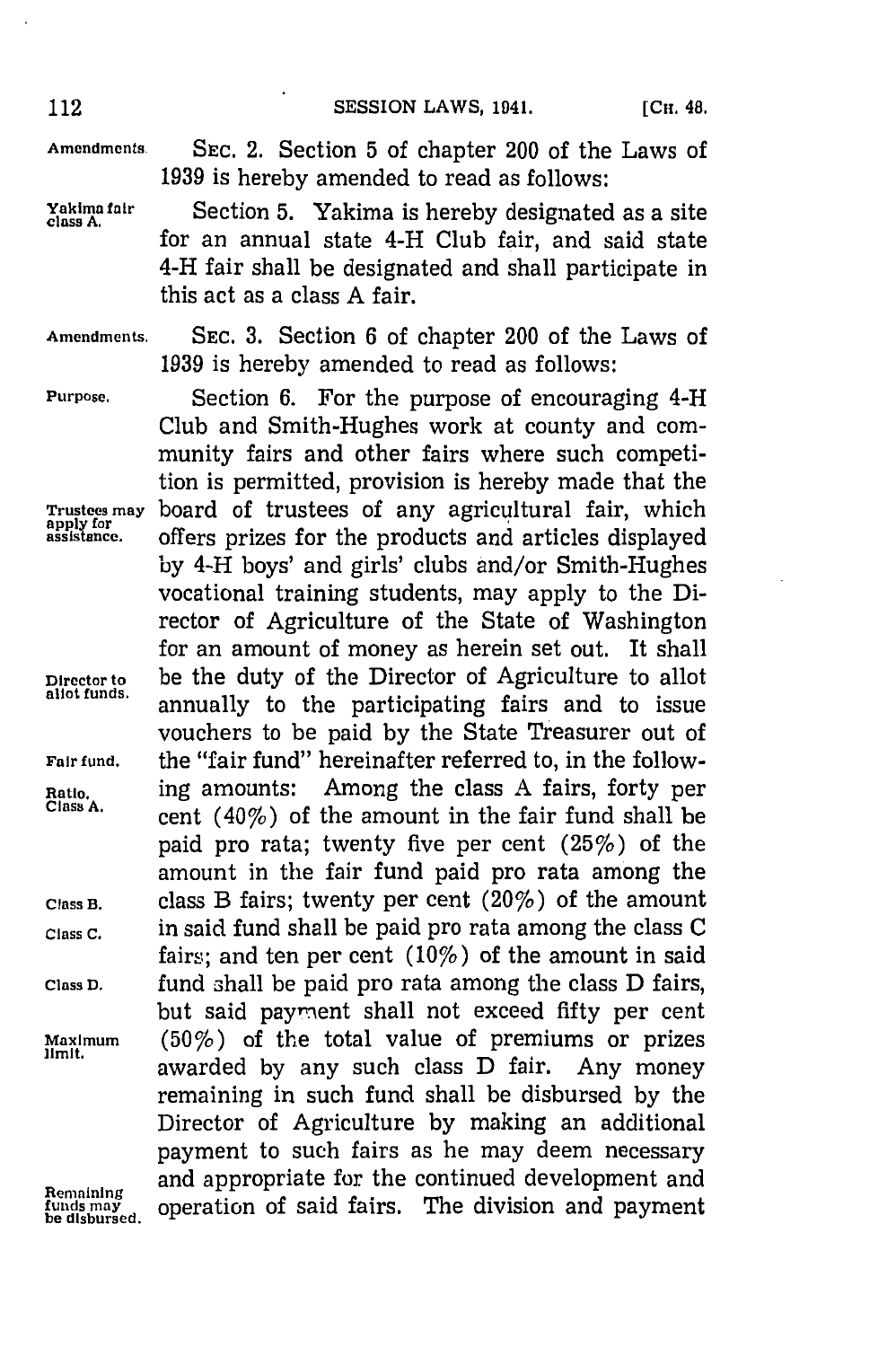of said fund shall occur at such times as the Director of Agriculture shall fix.

**SEC.** 4. Section **9** of chapter **55** of the Laws **of Amendments. 1933,** as amended **by** section **30** of chapter **182** of the Laws of **1935** (section **8312-9** of Rem. Rev. Stat.) is hereby amended to read as follows:

Section **9.** In addition to the license fees required **Racing fees. by** this act, the licensee shall pay to the Racing Commission five **(5)** per centum of the gross re- **Amiount.** ceipts of all pari-mutuel machines at each race meet, which sums shall be paid daily to the Racing Commission. **All** sums paid to the commission, together with all sums collected for license fees under the provisions of this act, shall be disposed of **by** the commission as follows: Twenty (20) per centum **Disposition** thereof shall be paid to and retained **by** the commis- **of fees.** sion for the payment of the salary of its members; of its secretary, and the salaries of all other clerical, **Salaries and** office, and other help employed **by** the commission, **commission.** together with all expenses in connection with the carrying out of the provisions of this act, except that no payment need be made for office accommodations furnished **by** the state: *Provided, however,* That no salary, wages, expenses or compensation of **No salaries or expenses** any kind shall be paid **by** the State of Washington **to be paid** for, or in connection with the work of the commission in carrying out the provisions of this act; of the remaining eighty **(80)** per centum. of all sums collected **by** the commission sixty-two and one half  $(62\frac{1}{2})$  per centum shall, on the next business day  $\Delta$ <sub>Amount to</sub>  $\Delta$  following the negative theorem fund. following the receipt thereof, be paid to the State Treasurer, and **by** him placed in the general fund of the state treasury. The remaining seventeen and one half (17<sup>1</sup>/<sub>2</sub>) per centum shall, on said next busi- Amount to ness day, be paid to the State Treasurer, who is hereby made ex officio treasurer of a fund to be known as the "fair fund," which fund shall be maintained as a separate and independent fund outside

**expenses of**